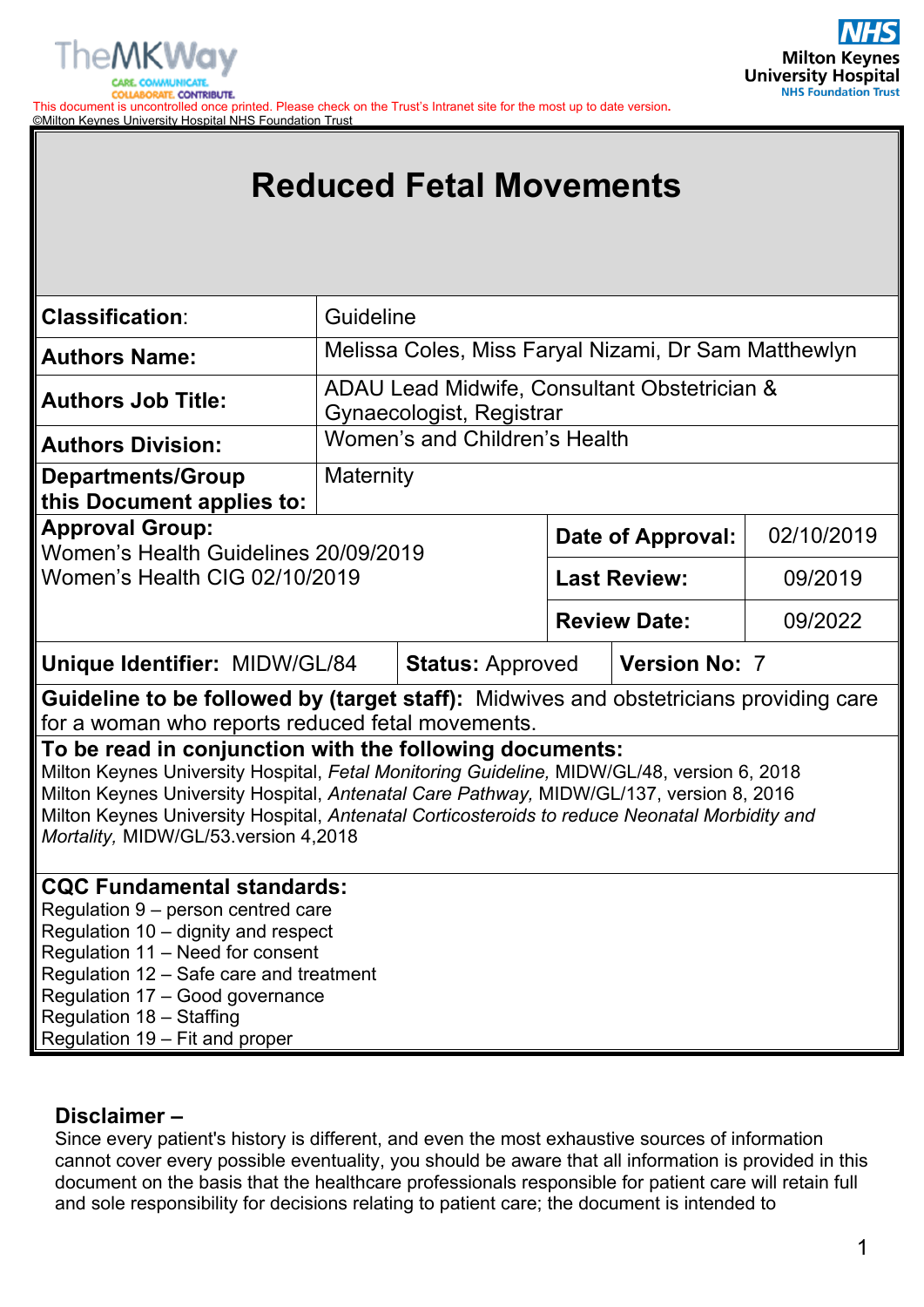

This document is uncontrolled once printed. Please check on the Trust's Intranet site for the most up to date version**.**  ©Milton Keynes University Hospital NHS Foundation Trust

supplement, not substitute for, the expertise and judgment of physicians, pharmacists or other healthcare professionals and should not be taken as an indication of suitability of a particular treatment for a particular individual.

The ultimate responsibility for the use of the guideline, dosage of drugs and correct following of instructions as well as the interpretation of the published material **lies solely with you** as the medical practitioner.

# **Index**

| 1.0                                                                             |  |
|---------------------------------------------------------------------------------|--|
| 2.0                                                                             |  |
|                                                                                 |  |
| 3.1 Assessment and Management of Reduced Fetal Movements 4                      |  |
| Reduced Fetal Movements 16-24 weeks gestation (See flowchart)5<br>3.1.1         |  |
| Reduced Fetal Movements between 24- 28 weeks gestation (See<br>3.1.2            |  |
|                                                                                 |  |
|                                                                                 |  |
| 3.1.4 First episode of reduced fetal movements after 28 weeks with a normal     |  |
|                                                                                 |  |
| 3.1.5 Normal CTG but reduced SFH/or any additional risk factors for             |  |
| SGA/FGR.                                                                        |  |
|                                                                                 |  |
| 3.2 Second and subsequent presentation for Reduced Fetal Movements > 28         |  |
| 3.3                                                                             |  |
| 3.4                                                                             |  |
| 3.5                                                                             |  |
| 4.0                                                                             |  |
| 5.0                                                                             |  |
|                                                                                 |  |
|                                                                                 |  |
|                                                                                 |  |
|                                                                                 |  |
|                                                                                 |  |
| Appendix 2: Tommy's and NHS England, 2019 Feeling your baby move is a sign that |  |
|                                                                                 |  |
|                                                                                 |  |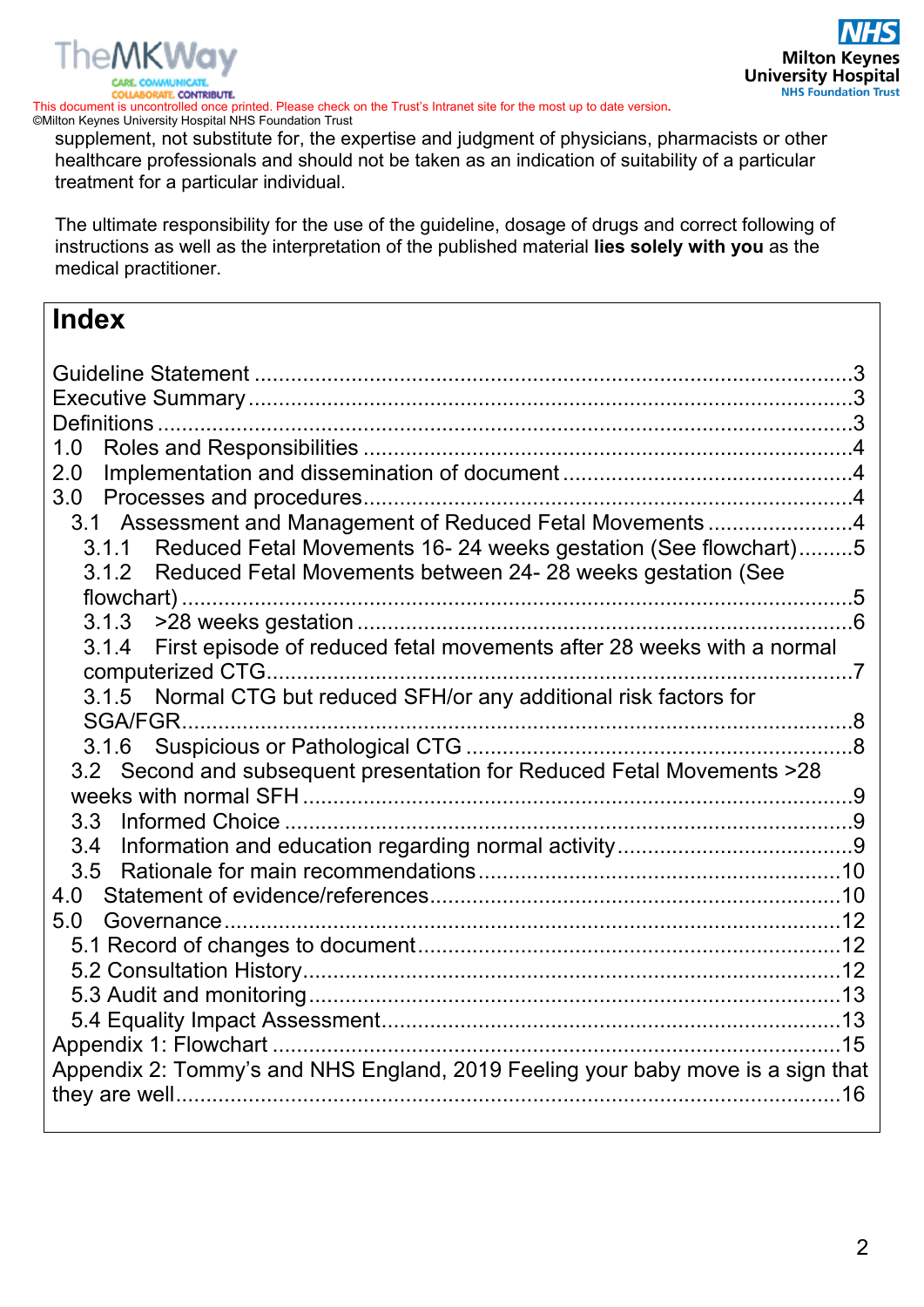

#### <span id="page-2-0"></span>**Guideline Statement**

To enable staff to care for women who have reduced fetal movements.

### <span id="page-2-1"></span>**Executive Summary**

To standardise care and management for a woman referred with reduced fetal movements and ensure all women receive adequate information regarding normal fetal activity. It is important to establish the normal pattern of movement in a woman in order to identify changes in fetal activity.

Studies of fetal physiology using ultrasound have demonstrated an association between reduced fetal movements and poor perinatal outcome. The majority of women (55%) experiencing a stillbirth perceived a reduction in fetal movements prior to diagnosis. (Royal College of Obstetricians and Gynaecologists, 201, p.2.)

Improved vigilance, identification and management of these pregnancies may improve the outcomes. Concerns regarding fetal movements need to be taken seriously and dealt with in a research-based, consistent and timely manner.

There are several conditions that can give a perception of reduced fetal movements such as:

- Sedating drugs which cross the placenta such as alcohol, benzodiazepines, methadone
- Cigarette smoking.
- Major malformations such as anencephaly.
- Anterior placenta.
- Administration of corticosteroids to enhance fetal lung maturity

#### <span id="page-2-2"></span>**Definitions**

- ADAU Antenatal Day Assessment Unit
- BMI Body Mass Index
- CTG Cardiotocography
- FGR Fetal Growth Restriction
- IUGR Intrauterine growth restriction
- PAPP A Pregnancy Associated Plasma Protein A
- PIH Pregnancy-induced hypertension
- RFM Reduced Fetal Movement
- SB Stillbirth
- SFH Symphysis-fundal height
- SGA Small-for-gestational age
- USS Ultrasound Scan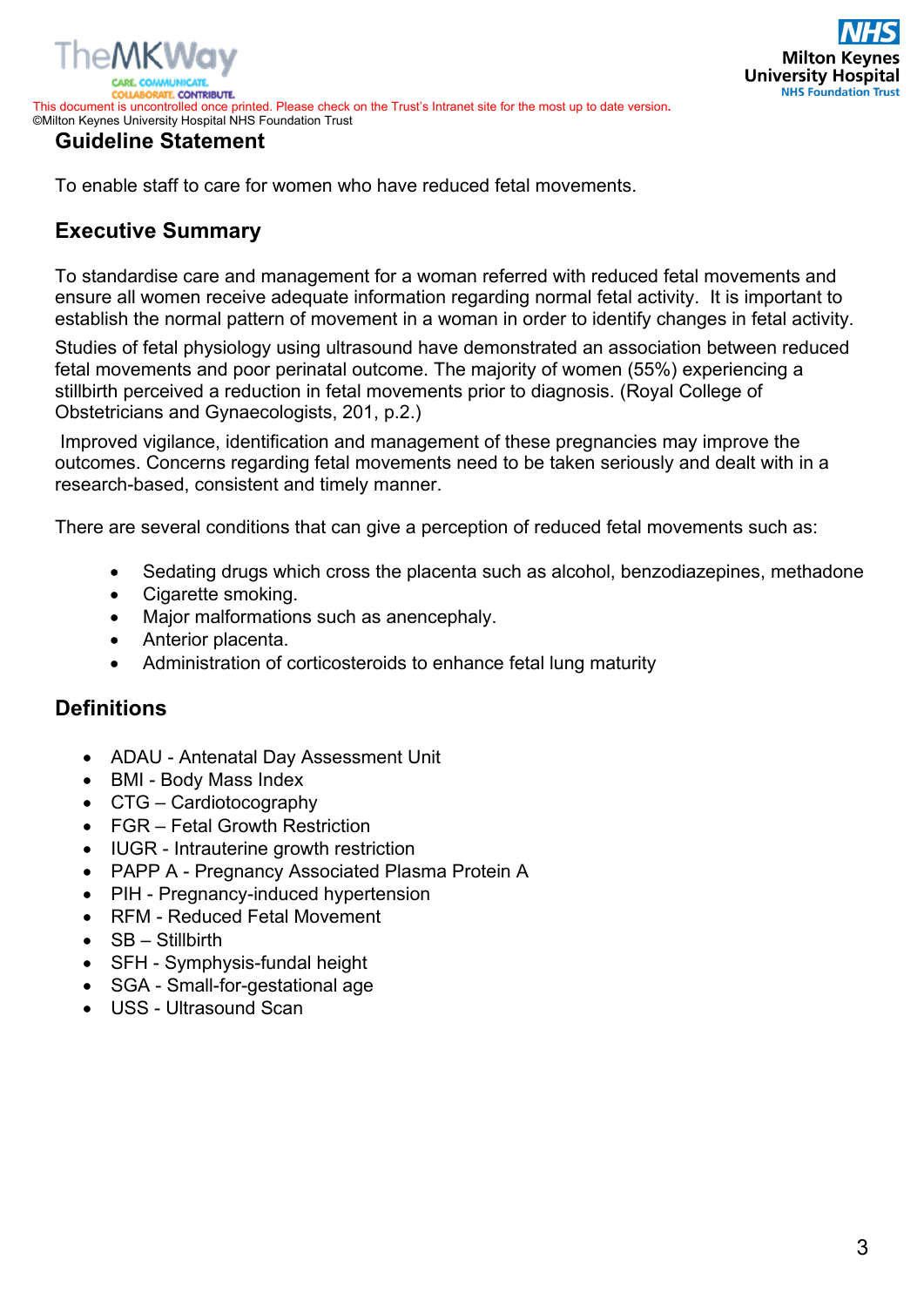

## <span id="page-3-0"></span>**1.0 Roles and Responsibilities**

It is the midwives' and obstetricians' responsibility to ensure they are conversant with the contents of this guideline and how they access it. Where they are unable to comply with the guideline, this should be clearly documented with reasons for their actions.

Findings and plan of care should be explained and discussed with the woman and her family with reference to risk factors and management options.

Assessments, actions, rationale and plan of care should be clearly documented in the woman's electronic maternity notes.

### <span id="page-3-1"></span>**2.0 Implementation and dissemination of document**

This document can be accessed via the Trust's Intranet.

### <span id="page-3-2"></span>**3.0 Processes and procedures**

Most women are aware of fetal movements by 20 weeks gestation. Fetal movements have been defined as any discreet kick, flutter, swish or roll. A significant reduction or sudden alteration in fetal movement is a potentially important clinical sign. It has been suggested that reduced or absent fetal movements may be a warning sign of impending fetal death.

All pregnant women must be provided with information and accompanied by an advice leaflet, for example the Tommy's leaflet see appendix 2) on reduced fetal movements by 28 weeks gestation. This must be clearly documented in the notes that this has been given.

Fetal movements must be discussed at every subsequent antenatal contact.

The presentation of reduced fetal movements or a sudden change in the pattern of fetal movements must **always** be taken seriously.

#### <span id="page-3-3"></span>**3.1 Assessment and Management of Reduced Fetal Movements**

Due to the paucity of robust epidemiological studies on fetal activity patterns and maternal perception of fetal activity in normal pregnancies, there is currently no universally agreed definition of reduced fetal movements. Fetal movements are most commonly assessed by maternal perception alone.

Women should be advised to be aware of their baby's individual pattern of movements.

Women who are concerned about reduced fetal movements should be advised not to wait until the next day for assessment of fetal wellbeing.

If women are concerned about a reduction in or cessation of fetal movements, they should contact their maternity unit.

There is insufficient evidence to recommend formal fetal movement counting using specified alarm limits.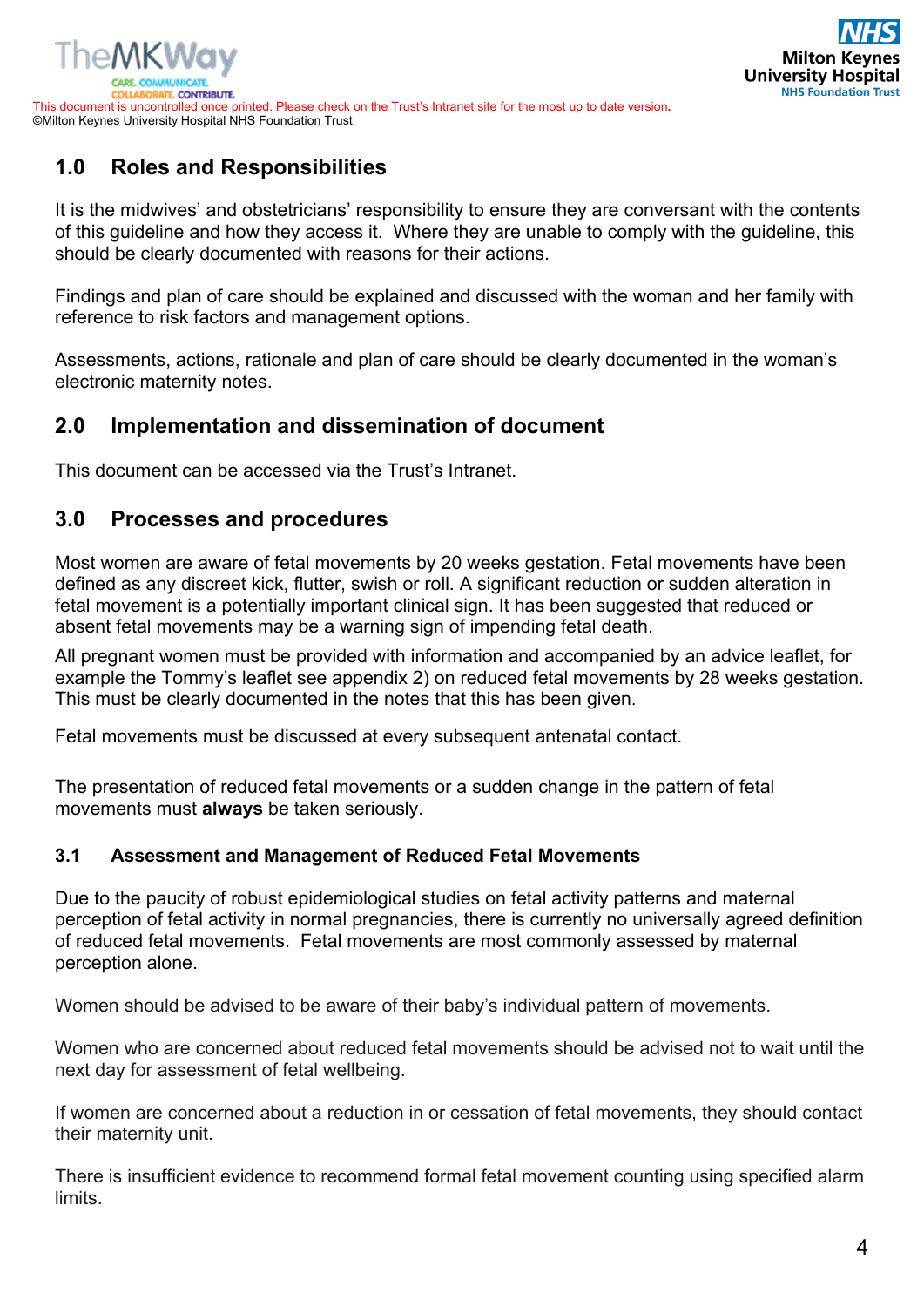

#### If women are unsure whether movements are reduced after 28+0 weeks of gestation, they

should be advised to lie on their left side and focus on fetal movements for 2 hours. If they do not feel 10 or more discrete movements in 2 hours, they should contact their midwife or maternity unit immediately.

#### If there is *clear history of reduced movements or absent movements*, women should be invited in to ADAU.

Clinicians should be aware that instructing women to monitor fetal movements is potentially associated with increased maternal anxiety.

#### <span id="page-4-0"></span>**3.1.1 Reduced Fetal Movements 16- 24 weeks gestation (See flowchart)**

From 18–20 weeks of gestation, most pregnant women become aware of fetal activity, although some multiparous women may perceive fetal movements as early as 16 weeks of gestation and some primiparous women may perceive movements much later than 20 weeks of gestation.

- Take relevant history to assess a woman's risk factors for stillbirth and FGR
- Perform routine antenatal check to include
	- o Abdominal palpation
	- o Auscultation of fetal heart
- CTG should not be performed at this gestation.

This assessment can be undertaken by the community midwife in an appropriate setting i.e. antenatal clinic at the GP surgery or the woman's home.

If fetal movements have *never* been felt by 24 weeks of gestation, please book scan with **Fetal Medicine team** to look for evidence of fetal neuromuscular conditions.

#### <span id="page-4-1"></span>**3.1.2 Reduced Fetal Movements between 24- 28 weeks gestation (See flowchart)**

For any woman who self refers to their midwife or obstetrician with a history of reduced fetal movements between 24-28 weeks gestation:

- Refer via ADAU in hours and Labour Ward out of hours
- Take relevant history to assess a woman's risk factors for stillbirth and fetal growth restriction (FGR).
- Perform routine antenatal check to include: Abdominal palpation Fundal height measurement (as per fetal growth assessment guideline) Auscultation of fetal heart
- Senior Obstetric review for all women with risk factors for FGR
- There is no evidence to support the use of routine CTG
- There is no evidence on which to recommend the routine use of ultrasound assessment in this group. However, USS for fetal growth, liquor volume and fetal activity should be performed if suspicion of FGR, risk factors for FGR or if normal fetal movements still not felt.

#### **Clinicians should be aware that placental insufficiency may present at this gestation.**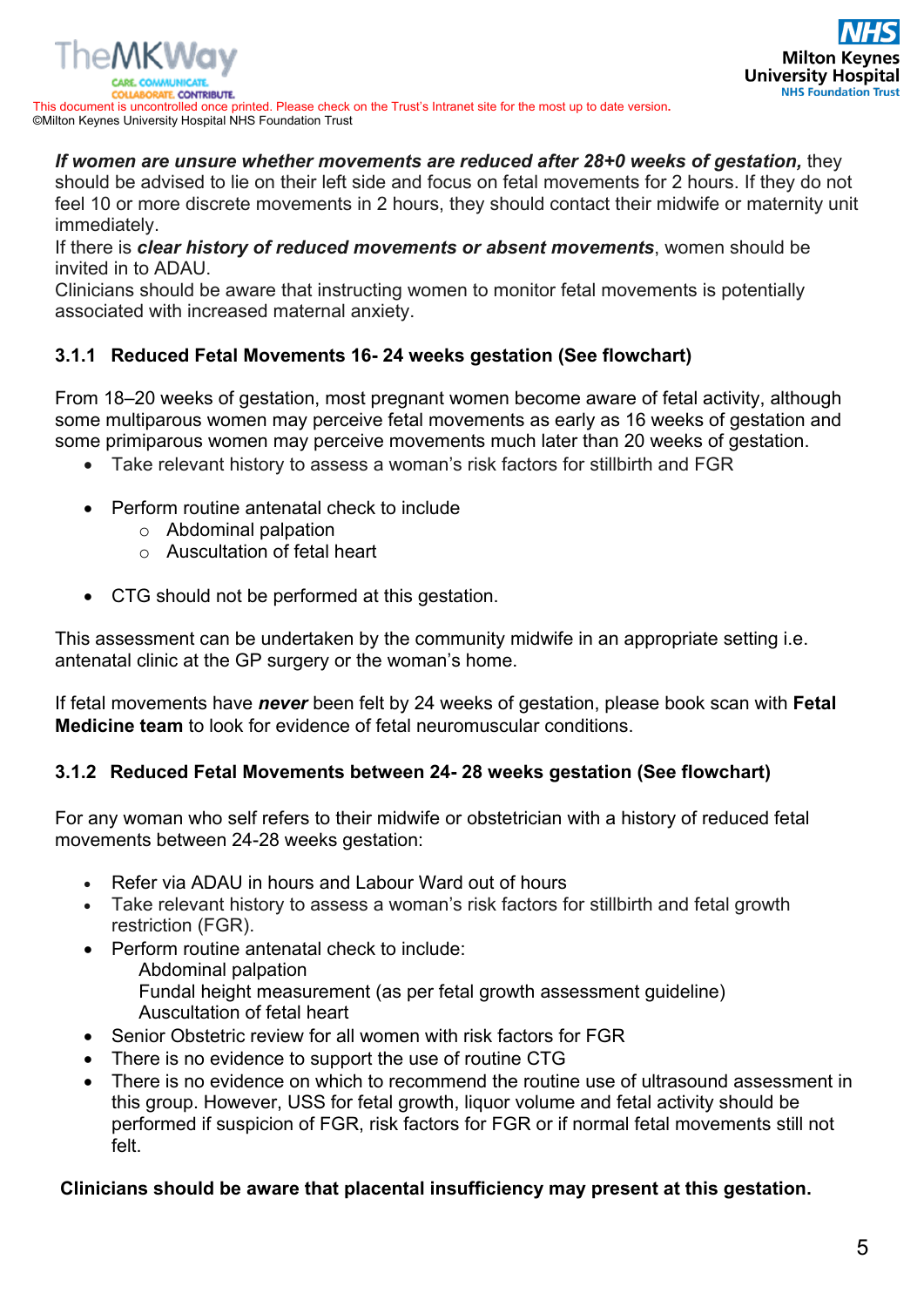

### <span id="page-5-0"></span>**3.1.3 >28 weeks gestation**

For any woman who self refers to their midwife or obstetrician with a history of reduced fetal movements after 28 weeks gestation:

- Refer via ADAU in hours and Labour Ward out of hours
- Take relevant history to assess a woman's risk factors for stillbirth and FGR
- Identify duration of reduced fetal movements, whether there has been absence of fetal movements and whether this is the first occasion the woman has perceived reduced fetal movements.
- Identify risk factors including:
	- Known SGA/IUGR
	- Previous SGA/SB
	- Hypertension, Severe PIH or Pre-eclampsia
	- Smoker/Drug Misuse
	- Age>40
	- BMI>35
	- **Diabetes**
	- Renal impairment
	- Antiphospholipid syndrome
	- PAPP-A<0.415 MoM

-

(Please note, this list is not exhaustive. Any absence of, or sudden change in fetal movements, should be referred to maternity triage regardless of risk factors.)

- If after telephone assessment, a woman is classified as low risk for FGR and if she is unsure about whether movements are reduced, she should be advised to lie on her left side and focus on fetal movements for 2 hours. If she does not feel 10 or more discrete movements in 2 hours, she should call back immediately, and be invited in for assessment
- *All women with or without risk factors for FGR should be invited in to ADAU in hours and Labour Ward out of hours if absent movements or history of perceived patterns of reduction in movements*.
- Perform routine antenatal check to include:
	- Abdominal palpation.
	- Fundal height measurement (as per fetal growth assessment guideline)/ or review of GROW chart
	- Auscultation of fetal heart to exclude absence of fetal heart.
	- Commence CTG with Dawes Redman Criteria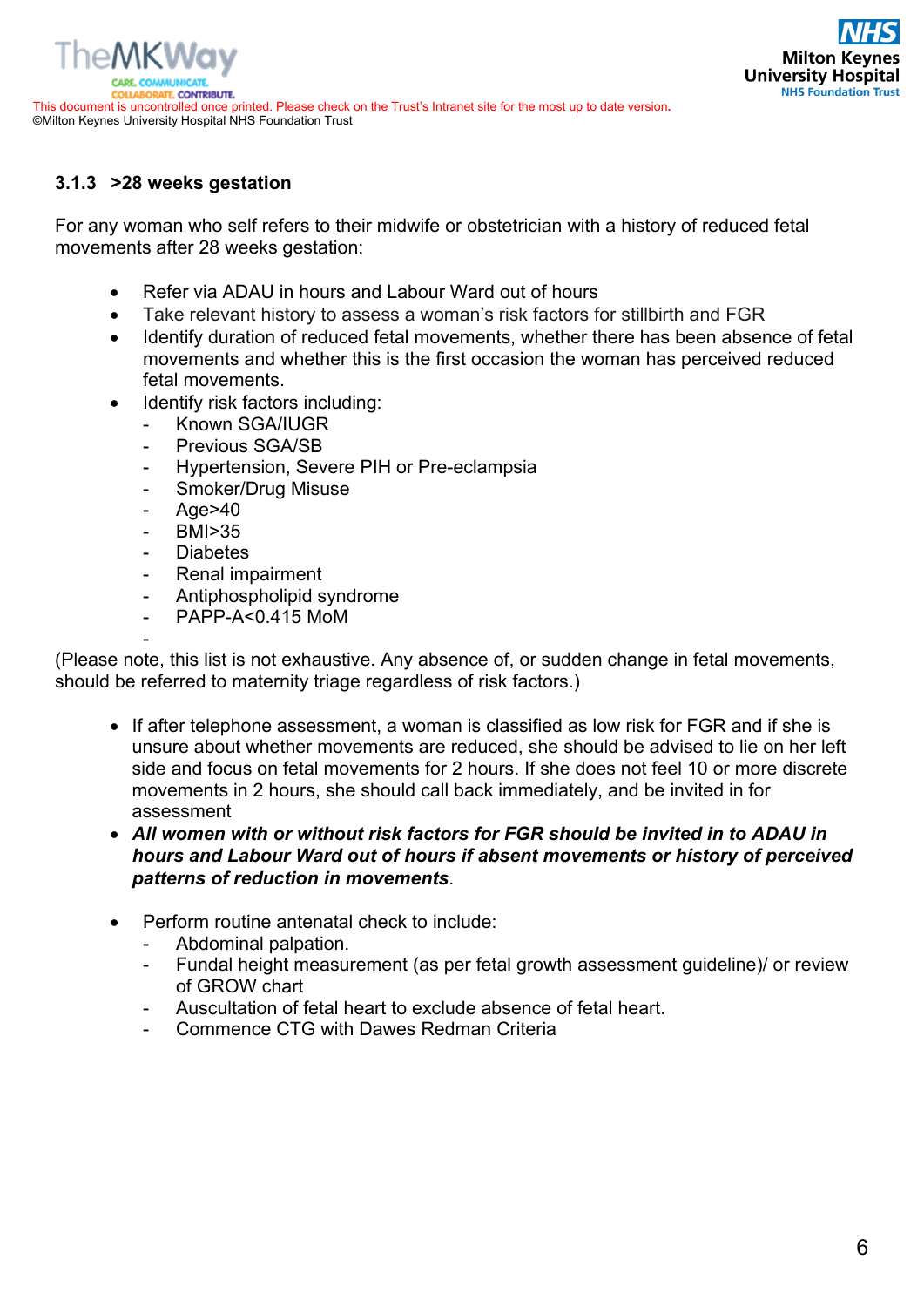

#### <span id="page-6-0"></span>**3.1.4 First episode of reduced fetal movements after 28 weeks with a normal computerized CTG**

Women should be reassured that *70% of pregnancies with a single episode of RFM are uncomplicated.*

A normal reassuring CTG in association with an active fetus carries a very high likelihood of normality and the women can be reassured and discharged home with Tommy's leaflet *Tommy's and NHS England, 2019 Feeling your baby move is a sign that they are well* **see appendix 2***)*

. There are no data to support formal fetal movement counting (kick charts) after women have perceived reduced fetal movements in those who have normal investigations. If unable to provide a computerized CTG an ultrasound scan should be offered.

If CTG is normal, and the woman perceives fetal movements  $\rightarrow$  resume planned routine antenatal care;

- Discuss and explain findings with the woman
- Give advice about reduced fetal movements (including Tommy's leaflet *Tommy's and NHS England, 2019 Feeling your baby move is a sign that they are well* **see appendix 2***)* –outlining the importance of focused awareness.
- Check for understanding and emphasize need to report any deviations or change in nature or pattern of movements.
- Midwives can discharge a woman without the need for medical review at the first visit.
- All visits must be clearly documented with appraisal of CTG / investigations, actions taken, and plan of care recorded in the maternity electronic records (eCare).

If decreased movements persist or the woman remains concerned about fetal movements, obstetric review should be requested and a fetal ultrasound arranged, preferably within 24 hours, to assess growth and liquor volume.

If an appropriate scan has been performed within the previous 2 weeks and was normal a repeat scan is not indicated.

Ultrasound scan assessment should include the assessment of abdominal circumference and/or estimated fetal weight to detect the SGA fetus, and the assessment of amniotic fluid volume (include fetal morphology if has not been done earlier).

Women, who have normal investigations after one presentation with reduced fetal movements, should be advised to contact labour ward if they have another episode of reduced fetal movements.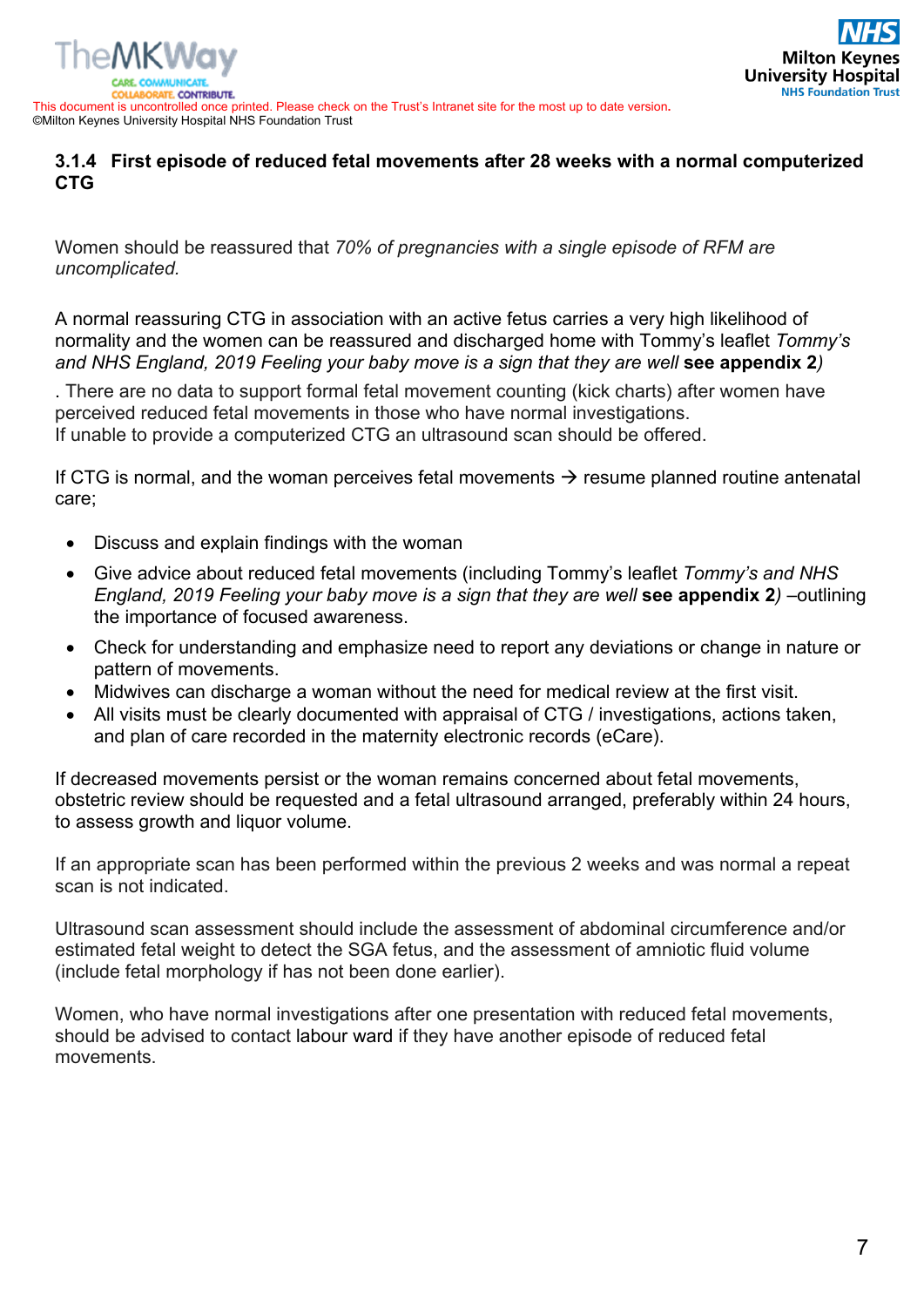



#### <span id="page-7-0"></span>**3.1.5 Normal CTG but reduced SFH/or any additional risk factors for SGA/FGR**

### **Obstetric review**

Arrange an emergency scan for fetal growth & liquor volume within 24 hours if not performed within the previous 2 weeks.

#### **If scan normal:**

- Arrange follow up appointment with Consultant Obstetrician within one week if additional risk factors for SGA/FGR are present.
- If previously midwifery-led care and scan is normal, consultant clinic appointment is not indicated. However, treat each case individually.
- Resume routine antenatal care, including obstetric appointment as planned, to reflect agreed management plan.
- Give advice if reduced movements persist or woman remains concerned about reduced fetal movements to call labour ward.
- Check for understanding and emphasise need to report any deviations.
- All visits must be clearly documented with appraisal of CTG / investigations, actions taken, and plan of care recorded in the notes.

#### **If scan abnormal:**

- Urgent review and discussion with on call Consultant in ADAU
	- Discuss findings with woman.
	- Implement plan of care.
	- Document rationale and plan of care
- CTG surveillance in ADAU may be required, depending on the scan results and on call consultant's assessment.
- May need delivery if CTG abnormality.
- Appropriate use of steroids according to gestation. Refer to Antenatal Steroid guidance.
- All visits should have clear documentation of appraisal of CTG / investigations, actions taken, and plan of care recorded in the electronic maternity records (eCare).

#### <span id="page-7-1"></span>**3.1.6 Suspicious or Pathological CTG**

- Urgent review by Obstetric Consultant or Registrar who will determine and discuss further action and plan of care.
- May need urgent delivery
- Discuss findings with woman.
- Implement plan of care as directed by Consultant.
- Document rationale and plan of care.

#### **\*Refer to Electronic Fetal Monitoring guideline**

**If at any time there is any concern regarding fetal wellbeing, request URGENT medical review.**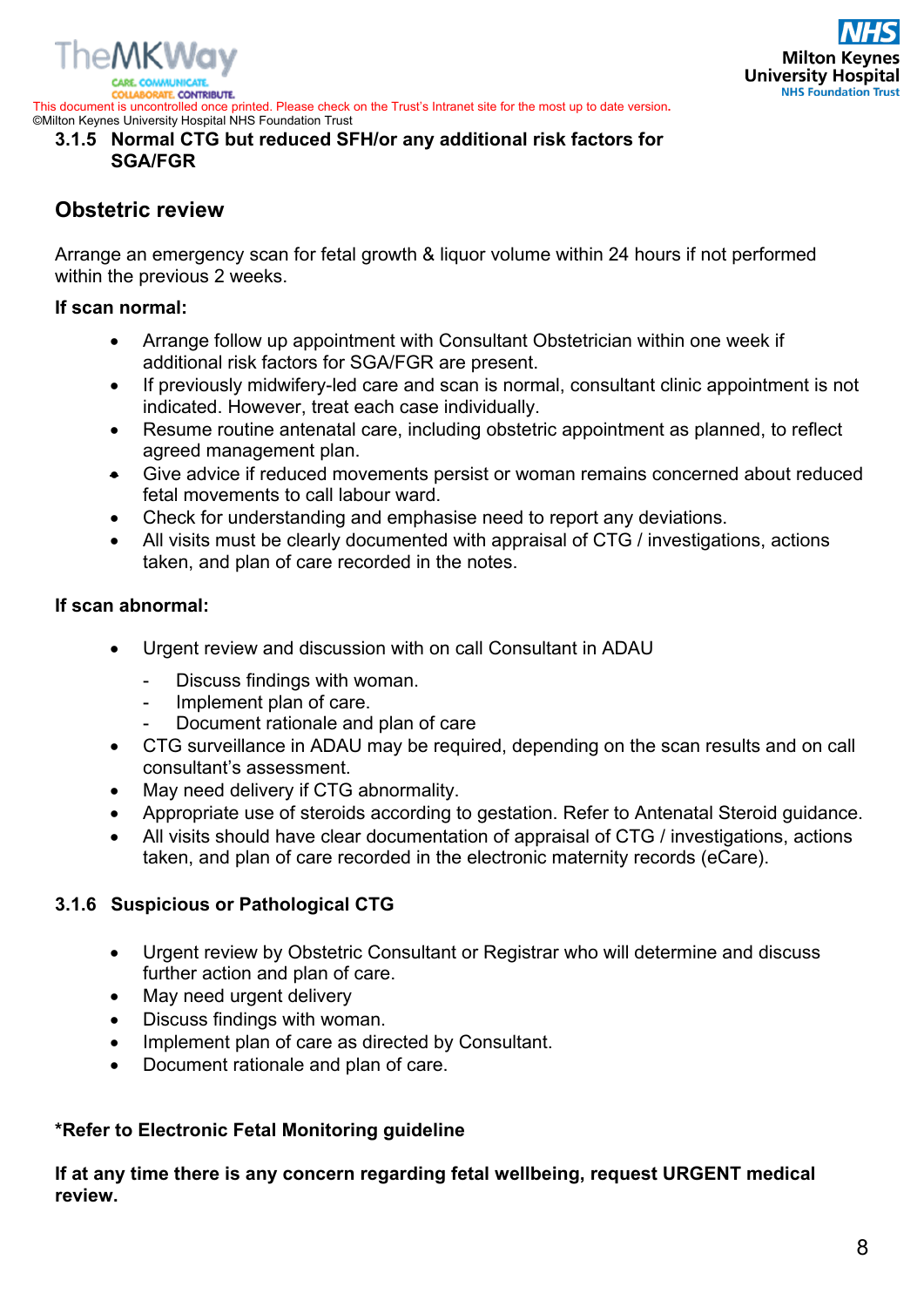

#### <span id="page-8-0"></span>**3.2 Second and subsequent presentation for Reduced Fetal Movements >28 weeks with normal SFH**

- Repeat assessment for reduced fetal movements as outlined in section 3.1.3
- Arrange growth and Fetal Wellbeing Scan if not had scan in previous 2 weeks
- Referral, review and plan of care by Consultant or Senior Registrar.

Women who present on two or more occasions with reduced fetal movements after 28 weeks are at increased risk of a poor perinatal outcome (stillbirth, FGR or preterm birth) compared with those who attend on only one occasion (O'Sullivan 2009)

The AFFIRM study, published September 2018 (*Awareness of fetal movements and care package to reduce fetal mortality*) was a stepped wedge, cluster-randomised trial using a package of interventions with strategies for increasing pregnant women's reporting when they perceived RFM, combined with a management plan to identify and minimize further risk, including early delivery where relevant. This trial did not reduce the incidence of stillbirth at or beyond 24 weeks' gestation or perinatal mortality*. The intervention increased the frequency of labour induction and birth by caesarean section and prolonged neonatal unit admission period.*

The decision whether or not to induce labour at term in a woman who presents with recurrent reduced fetal movements when the growth, liquor volume and CTG appear normal must be made after careful Consultant-led counselling of the pros and cons of induction on an individualised basis.

It is important that women presenting with recurrent reduced fetal movements are informed of the association with an increased risk of stillbirth. In accordance with the recommendations of Saving Babies Lives Bundle 2 (SBL2), **women should not be offered delivery earlier than 39/40 in the absence of other pathology because of the established risks to the neonate associated with delivery at this gestation and the absence of clear evidence that intervention is of benefit.**

#### <span id="page-8-1"></span>**3.3 Informed Choice**

#### **Explanations and discussion with a woman should include:**

- Promote awareness and importance of fetal movements.
- Encourage daily focus on nature and frequency of fetal movements.
- Explain and discuss the increased risk factors of recurrent reduced fetal movements and the associated complications to include:
	- Fetal growth Restriction, preterm birth, severe neonatal compromise or demise, immediate admission for observation, induction or emergency delivery

#### <span id="page-8-2"></span>**3.4 Information and education regarding normal activity**

#### **Education**

- a) All antenatal women will be given an information leaflet (*Tommy's and NHS England, 2019 Feeling your baby move is a sign that they are well see appendix 2 )*on normal fetal activity at booking. This will provide women with evidence-based information on variations and encourage them to develop an increased awareness of fetal activity.
- b) Formal enquiries about fetal movements will be made and documented at each antenatal visit from 28 weeks gestation.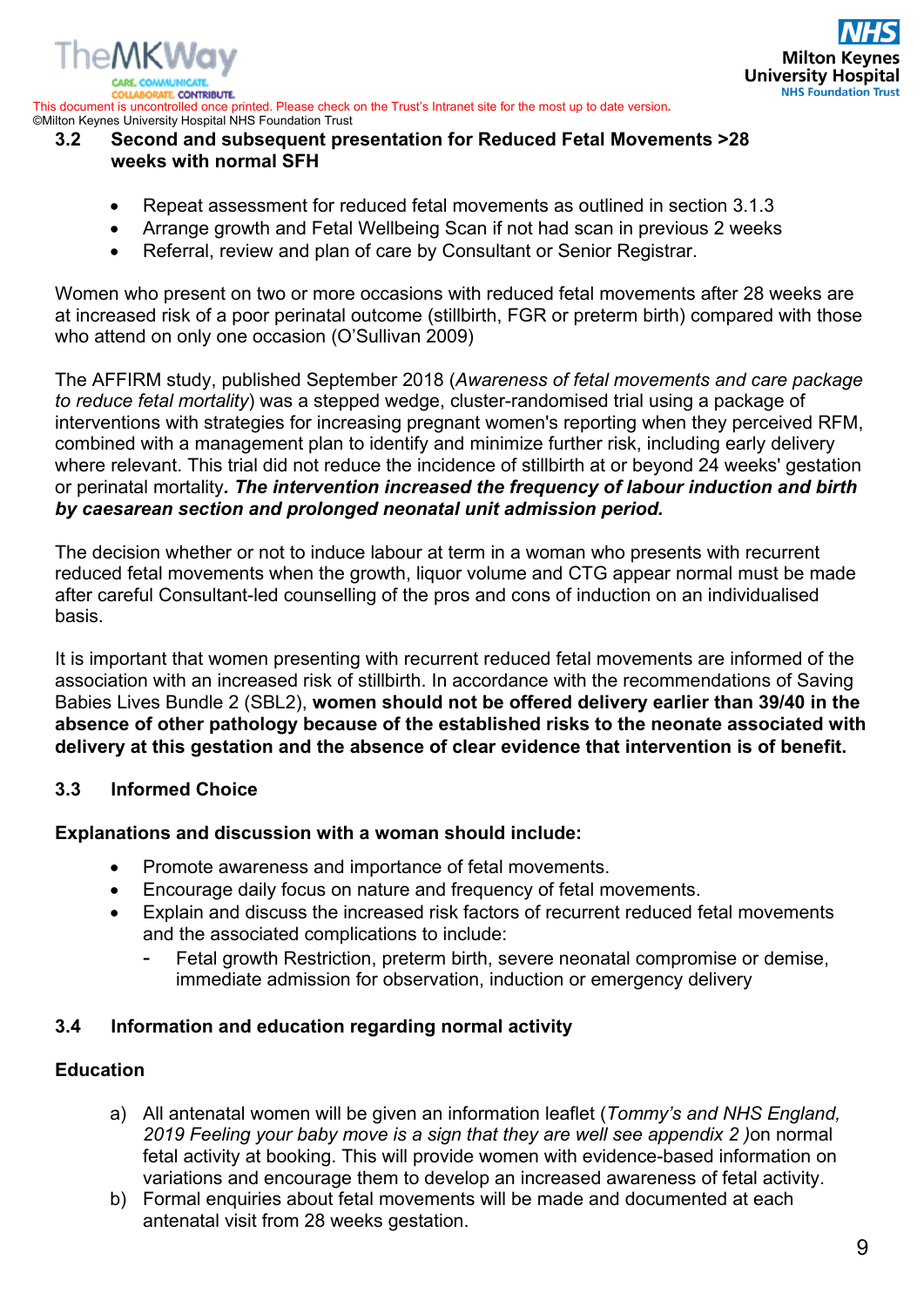

#### <span id="page-9-0"></span>**3.5 Rationale for main recommendations**

There is much controversy about supporting evidence for the clinical significance of monitoring reduced fetal movements. This guideline will enable a woman to take control of her pregnancy and assess activity on an individual basis enabling the selective use of technology.

### <span id="page-9-1"></span>**4.0 Statement of evidence/references**

### **References:**

NHS England (2019) *Saving Babies' Lives Version Two: a care bundle for reducing perinatal mortality.* [Online]. [s.l.]: NHS England. Available from: [https://www.england.nhs.uk/wp](https://www.england.nhs.uk/wp-content/uploads/2019/03/saving-babies-lives-care-bundle-version-two-final-version-4.pdf)[content/uploads/2019/03/saving-babies-lives-care-bundle-version-two-final-version-4.pdf](https://www.england.nhs.uk/wp-content/uploads/2019/03/saving-babies-lives-care-bundle-version-two-final-version-4.pdf) (Accessed on: August 2019)

NHS England (2019a) *Saving Babies' Lives Care Bundle*. [Online]. Available from: <https://www.england.nhs.uk/mat-transformation/saving-babies/> (Accessed on: August 2019

 $\overline{a}$ 

Awareness of fetal movements and care package to reduce fetal mortality **(AFFIRM):** a stepped wedge, cluster-randomised trial. Published: September 27, 2018 Available from [https://www.thelancet.com/journals/lancet/article/PIIS0140-6736\(18\)31543-5/fulltext#seccestitle10](https://www.thelancet.com/journals/lancet/article/PIIS0140-6736(18)31543-5/fulltext#seccestitle10) (Accessed on: August 2019)

Royal College of Obstetricians and Gynaecologists (2011) Reduced fetal movements. [Green-top guideline No.57]. [Online]. [s.l.]: RCOG. Available from: [https://www.rcog.org.uk/globalassets/documents/guidelines/gtg\\_57.pdf](https://www.rcog.org.uk/globalassets/documents/guidelines/gtg_57.pdf) [Accessed 30 April 2019]

Note: The second edition of this guideline is currently in development (as advised at [https://www.rcog.org.uk/en/guidelines-research-services/guidelines/gtg57/\)](https://www.rcog.org.uk/en/guidelines-research-services/guidelines/gtg57/) (Accessed on August 2019)

National Collaborating Centre for Women's and Children's Health (2008) Antenatal care routine care for the healthy pregnant woman. [Online]. Commissioned by the National Institute for Health and Clinical Excellence. Available from: [https://www.nice.org.uk/guidance/cg62/evidence/full](https://www.nice.org.uk/guidance/cg62/evidence/full-guideline-pdf-196748323)[guideline-pdf-196748323](https://www.nice.org.uk/guidance/cg62/evidence/full-guideline-pdf-196748323) (Accessed on: July 2019 )

National Institute for Health and Care Excellence (2014; last updated Feb 2017) Intrapartum care for healthy women and babies. [CG190]. [Online]. Available at: <https://www.nice.org.uk/guidance/cg190>(Accessed 1 May 2019)

National Institute for Health and Care Excellence (2008; last updated Feb 2019) Antenatal care for uncomplicated pregnancies. [CG62]. [Online]. Available from: [https://www.nice.org.uk/guidance/cg62,](https://www.nice.org.uk/guidance/cg62) (Accessed: July 2019)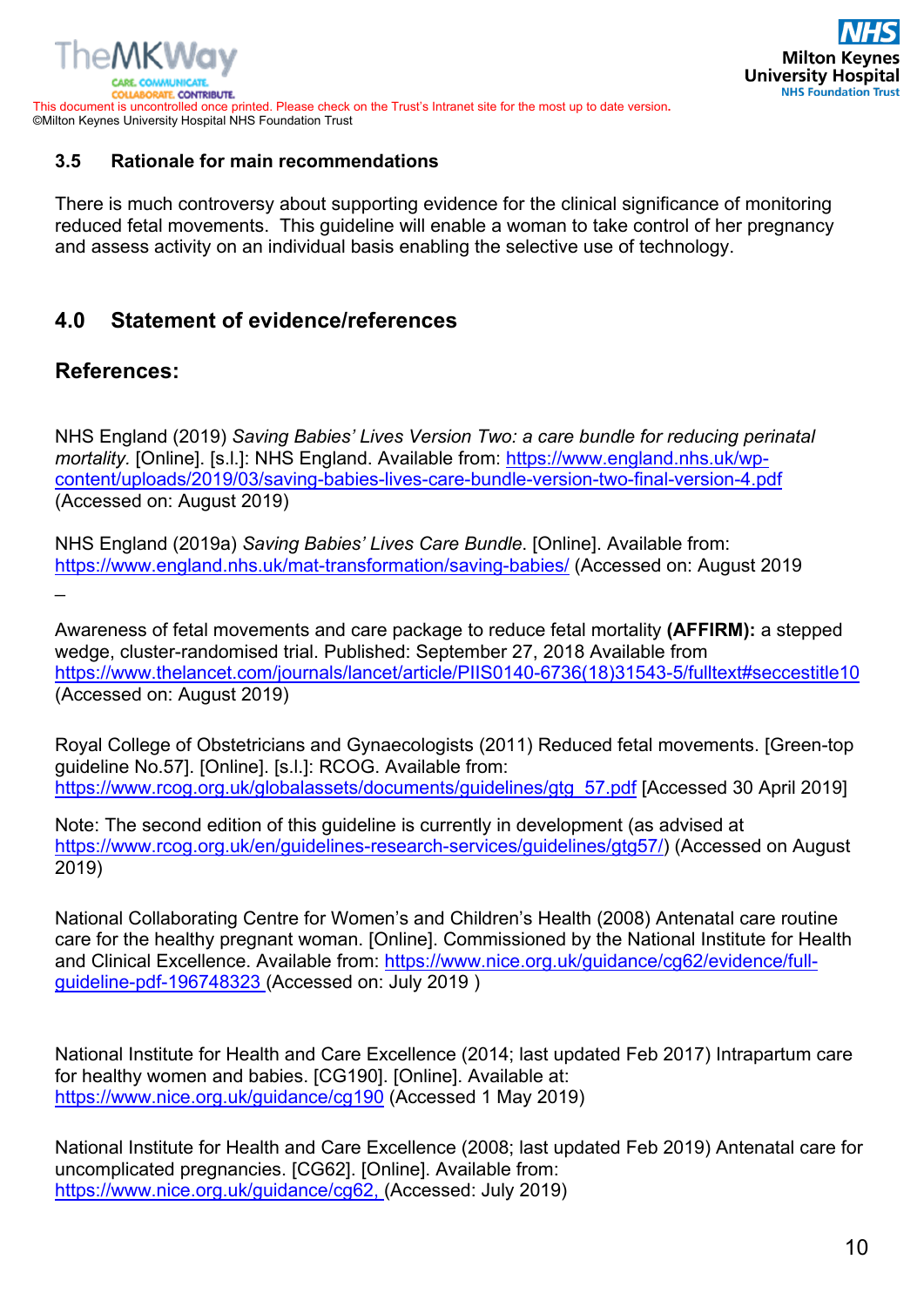

This document is uncontrolled once printed. Please check on the Trust's Intranet site for the most up to date version**.**  ©Milton Keynes University Hospital NHS Foundation Trust Tommy's and NHS England (2019) *Feeling your baby move is a sign that they are well.* [Online].

Available from: [https://www.tommys.org/pregnancy-information/health-professionals/free](https://www.tommys.org/pregnancy-information/health-professionals/free-pregnancy-resources/leaflet-and-banner-feeling-your-baby-move-sign-they-are-well)[pregnancy-resources/leaflet-and-banner-feeling-your-baby-move-sign-they-are-well](https://www.tommys.org/pregnancy-information/health-professionals/free-pregnancy-resources/leaflet-and-banner-feeling-your-baby-move-sign-they-are-well) (Accessed on: August 2019)

O'Connor, D. (2016) Saving babies' lives: a care bundle for reducing stillbirth. [Online]. [s.l.]: NHS England. Available from: [https://www.england.nhs.uk/wp-content/uploads/2016/03/saving-babies](https://www.england.nhs.uk/wp-content/uploads/2016/03/saving-babies-lives-car-bundl.pdf)[lives-car-bundl.pdf](https://www.england.nhs.uk/wp-content/uploads/2016/03/saving-babies-lives-car-bundl.pdf) [Accessed 1 May 2019]

O'Sullivan O, Stephen G, Martindale E, Heazell AE. Predicting poor perinatal outcome in women who present with decreased fetal movements. *J Obstet Gynaecol* 2009;29:705–10.)

Milton Keynes University Hospital*, Antenatal Corticosteroids to reduce Neonatal Morbidity and Mortality,* MIDW/GL/53.version 4,2018

Armstrong-Buisseret, L., Mitchell, E., Hepburn, T., Duley, L., Thornton, J.G., Roberts, T.E., Storey, C., Smyth, R. and Heazell, A.E.P. (2018) Reduced fetal movement intervention Trial-2 (ReMIT-2): protocol for a pilot randomised controlled trial of standard care informed by the result of a placental growth factor (PlGF) blood test versus standard care alone in women presenting with reduced fetal movement at or after 36+ 0 weeks gestation. Trials 19:531 [https://doi.org/10.1186/s13063-018-](https://doi.org/10.1186/s13063-018-2859-1) [2859-1](https://doi.org/10.1186/s13063-018-2859-1)

Alfirevic, Z., Stampalija, T. and Dowswell, T. (2017) Fetal and umbilical Doppler ultrasound in high-risk pregnancies. Cochrane Database of Systematic Reviews 2017, Issue 6. Art. No.: CD007529. DOI: 10.1002/14651858.CD007529.pub4. <https://www.cochranelibrary.com/cdsr/doi/10.1002/14651858.CD007529.pub4/full>

Grivell, R.M., Alfirevic, Z., Gyte, G.M.L. and Devane, D. (2015) Antenatal cardiotocography for fetal assessment. Cochrane Database of Systematic Reviews 2015, Issue 9. Art. No.: CD007863. DOI: 10.1002/14651858.CD007863.pub4. <https://www.cochranelibrary.com/cdsr/doi/10.1002/14651858.CD007863.pub4/full>

Hofmeyr, G.J. and Novikova, N. (2012) Management of reported decreased fetal movements for improving pregnancy outcomes. Cochrane Database of Systematic Reviews 2012, Issue 4. Art. No.:CD009148. DOI: 10.1002/14651858.CD009148.pub2. <https://www.cochranelibrary.com/cdsr/doi/10.1002/14651858.CD009148.pub2/full>

Widdows, K., Roberts, S.A., Camacho, E.M. and Heazell, A.E.P. (2018) Evaluation of the implementation of the Saving Babies' Lives Care Bundle in early adopter NHS Trusts in England. [Online]. Manchester: Maternal and Fetal Health Research Centre, University of Manchester. Available from:

[https://www.manchester.ac.uk/discover/news/download/620094/evaluationsavingbabieslivescareb](https://www.manchester.ac.uk/discover/news/download/620094/evaluationsavingbabieslivescarebundlereport-nov2018version3.0final-979888.pdf) [undlereport-nov2018version3.0final-979888.pdf](https://www.manchester.ac.uk/discover/news/download/620094/evaluationsavingbabieslivescarebundlereport-nov2018version3.0final-979888.pdf) [Accessed 1 May 2019]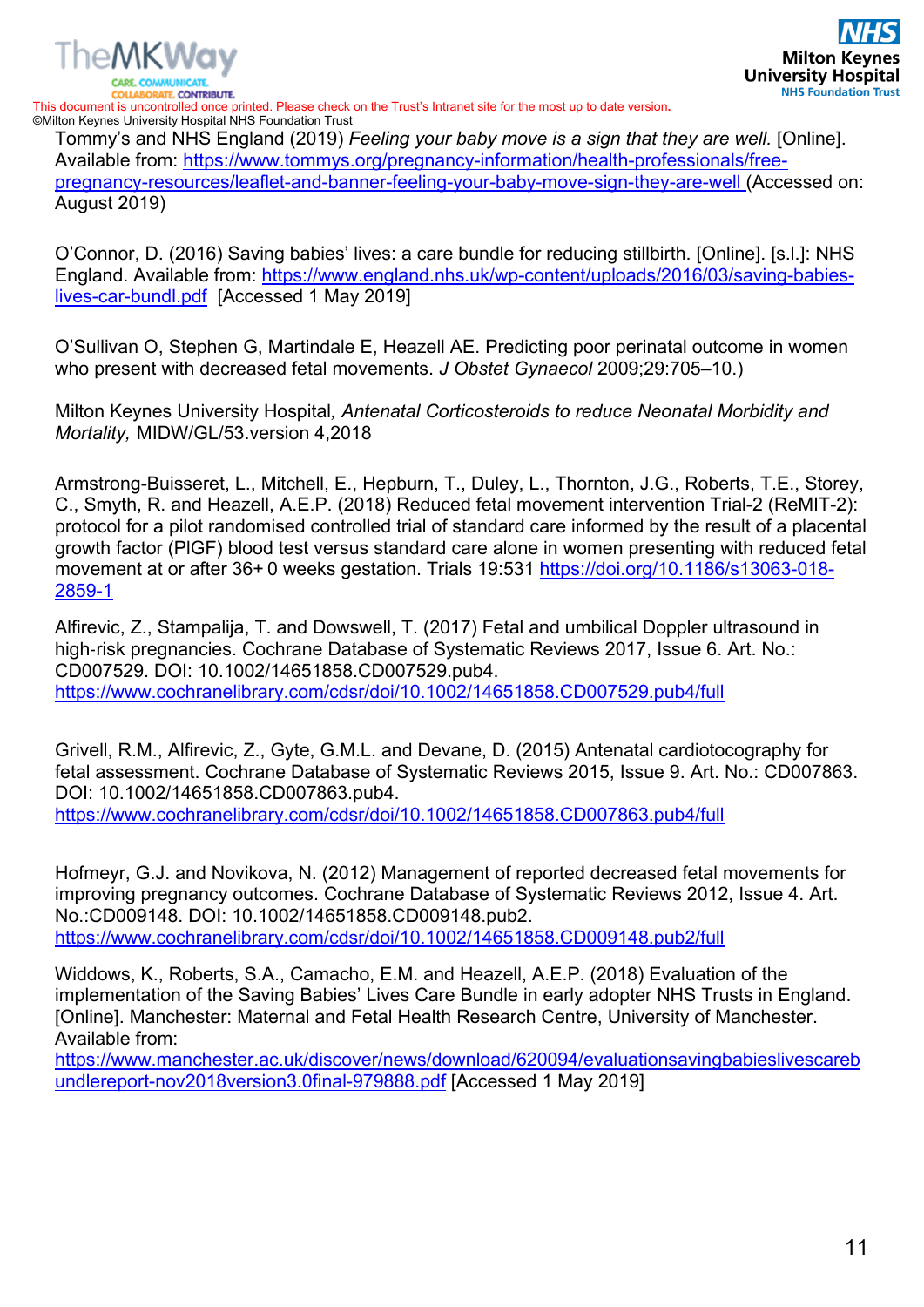

This document is uncontrolled once printed. Please check on the Trust's Intranet site for the most up to date version**.**  ©Milton Keynes University Hospital NHS Foundation Trust

#### <span id="page-11-0"></span>**5.0 Governance**

#### <span id="page-11-1"></span>**5.1 Record of changes to document**

| Version number: 7<br>Date: 09/2019 |                                                                                    |                 |                                                                                                                     |               |
|------------------------------------|------------------------------------------------------------------------------------|-----------------|---------------------------------------------------------------------------------------------------------------------|---------------|
| <b>Section</b><br><b>Number</b>    | <b>Amendment</b>                                                                   | <b>Deletion</b> | <b>Addition</b>                                                                                                     | Reason        |
|                                    | <b>Amendments made to most</b><br>sections in light of RCOG<br>guidance and SBLB 2 |                 |                                                                                                                     | New evidence  |
| <b>Appendix</b>                    | <b>Flow chart</b>                                                                  |                 |                                                                                                                     |               |
| <b>Appendix</b><br>2               |                                                                                    |                 | Tommy's leaflet<br>Tommy's and<br>NHS England,<br>2019 Feeling your<br>baby move is a<br>sign that they are<br>well | <b>Update</b> |
| 4                                  |                                                                                    |                 | Addition of<br>references                                                                                           |               |
|                                    |                                                                                    |                 |                                                                                                                     | update        |

#### <span id="page-11-2"></span>**5.2 Consultation History**

| <b>Stakeholders</b>  | Area of          | <b>Date Sent</b> | <b>Date</b>     | <b>Comments</b>          | <b>Endorsed Yes/No</b> |
|----------------------|------------------|------------------|-----------------|--------------------------|------------------------|
| Name/Board           | <b>Expertise</b> |                  | <b>Received</b> |                          |                        |
| All staff in         |                  | 29/08/2019       |                 |                          |                        |
| Maternity            |                  |                  |                 |                          |                        |
| Jayne Plant          | Library          | 06/03/2019       | 01/05/2019      | Comments received        | Yes                    |
| Joanna Mead          | <b>Midwife</b>   | 20/8/2019        | 05/09/2019      | Comments received        | Yes                    |
| Julie Cooper         | Head of          | 29/08/2019       | 30/08/2019      | Comments received        | Yes                    |
|                      | Midwifery        |                  |                 |                          |                        |
| Niamh Kelly          | Clinical         | 20/08/2019       | 29/08/2019      | <b>Comments received</b> | Yes                    |
|                      | Governance       |                  |                 |                          |                        |
| Cath Hudson          | Midwife          | 29/08/2019       | 29/08/2019      | <b>Comments received</b> | Yes                    |
| <b>Janice Styles</b> | Matron           | 29/08/2019       | 12/09/2019      | Comments received        | Yes                    |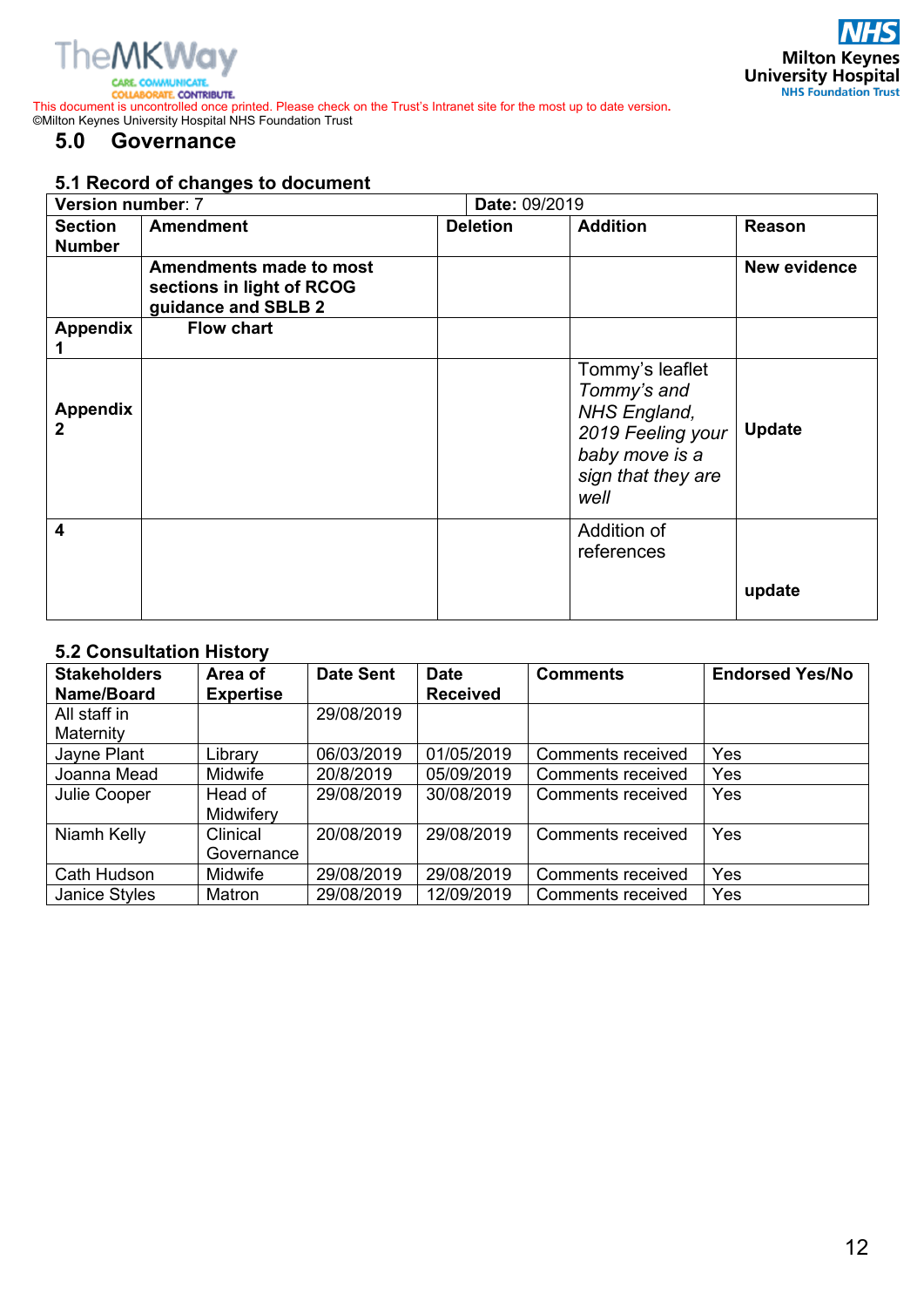**Milton Keynes University Hospital NHS Foundation Trust** 

E. CONTRIBUTE. This document is uncontrolled once printed. Please check on the Trust's Intranet site for the most up to date version**.**  ©Milton Keynes University Hospital NHS Foundation Trust

#### <span id="page-12-0"></span>**5.3 Audit and monitoring**

**TheMKW** 

| <b>Audit/Monitoring</b>                                                                                                                                                                                                                                                                    | Tool  | <b>Audit</b>     | <b>Frequency</b> | <b>Responsible</b>                                                                              |
|--------------------------------------------------------------------------------------------------------------------------------------------------------------------------------------------------------------------------------------------------------------------------------------------|-------|------------------|------------------|-------------------------------------------------------------------------------------------------|
| <b>Criteria</b>                                                                                                                                                                                                                                                                            |       | Lead             | of Audit         | <b>Committee/Board</b>                                                                          |
| 1. Percentage of women over<br>28+0 weeks of gestation in<br>whom history confirms RFM<br>having a CTG to<br>exclude fetal compromise                                                                                                                                                      | Audit | Audit<br>midwife | Annual           | Labour Ward<br>Forum, Staff<br>Meetings, Maternity<br>Risk Meeting.<br><b>ADAU</b> lead midwife |
| 2. Percentage of women<br>having ultrasound scan<br>assessment as part of the<br>preliminary investigation of<br>women presenting with<br>confirmed RFM if the<br>perception of RFM persists<br>despite a normal CTG or<br>if there are any additional risk<br>factors for FGR/stillbirth. |       |                  |                  |                                                                                                 |
| <b>3. Percentage of women</b><br>presenting with recurrent RFM<br>referred for a growth scan and<br>liquor volume<br>assessment.                                                                                                                                                           |       |                  |                  |                                                                                                 |

#### <span id="page-12-1"></span>**5.4 Equality Impact Assessment**

As part of its development, this Guideline and its impact on equality has been reviewed. The purpose of the assessment is to minimise and if possible, remove any disproportionate impact on the grounds of race, gender, disability, age, sexual orientation, religion or belief, pregnancy and maternity, gender reassignment or marriage and civil partnership. No detriment was identified. Equality Impact assessments will show any future actions required to overcome any identified barriers or discriminatory practice.

| <b>Equality Impact Assessment</b>                    |                    |                             |                     |                      |  |  |
|------------------------------------------------------|--------------------|-----------------------------|---------------------|----------------------|--|--|
| <b>Division</b>                                      |                    | Women and Children's Health | Department          | Maternity            |  |  |
| Person completing the EqIA                           | Miss Faryal Nizami |                             | Contact No.         | <b>Bleep</b><br>1735 |  |  |
| Others involved:                                     |                    |                             | Date of assessment: | 5/9/2019             |  |  |
| <b>Existing policy/service</b>                       | Yes                |                             | New policy/service  | <b>No</b>            |  |  |
|                                                      |                    |                             |                     |                      |  |  |
| Will patients, carers, the public or staff           |                    | Yes                         |                     |                      |  |  |
| be affected by the policy/service?                   |                    |                             |                     |                      |  |  |
| If staff, how many/which groups will be<br>affected? |                    | All staff                   |                     |                      |  |  |
|                                                      |                    |                             |                     |                      |  |  |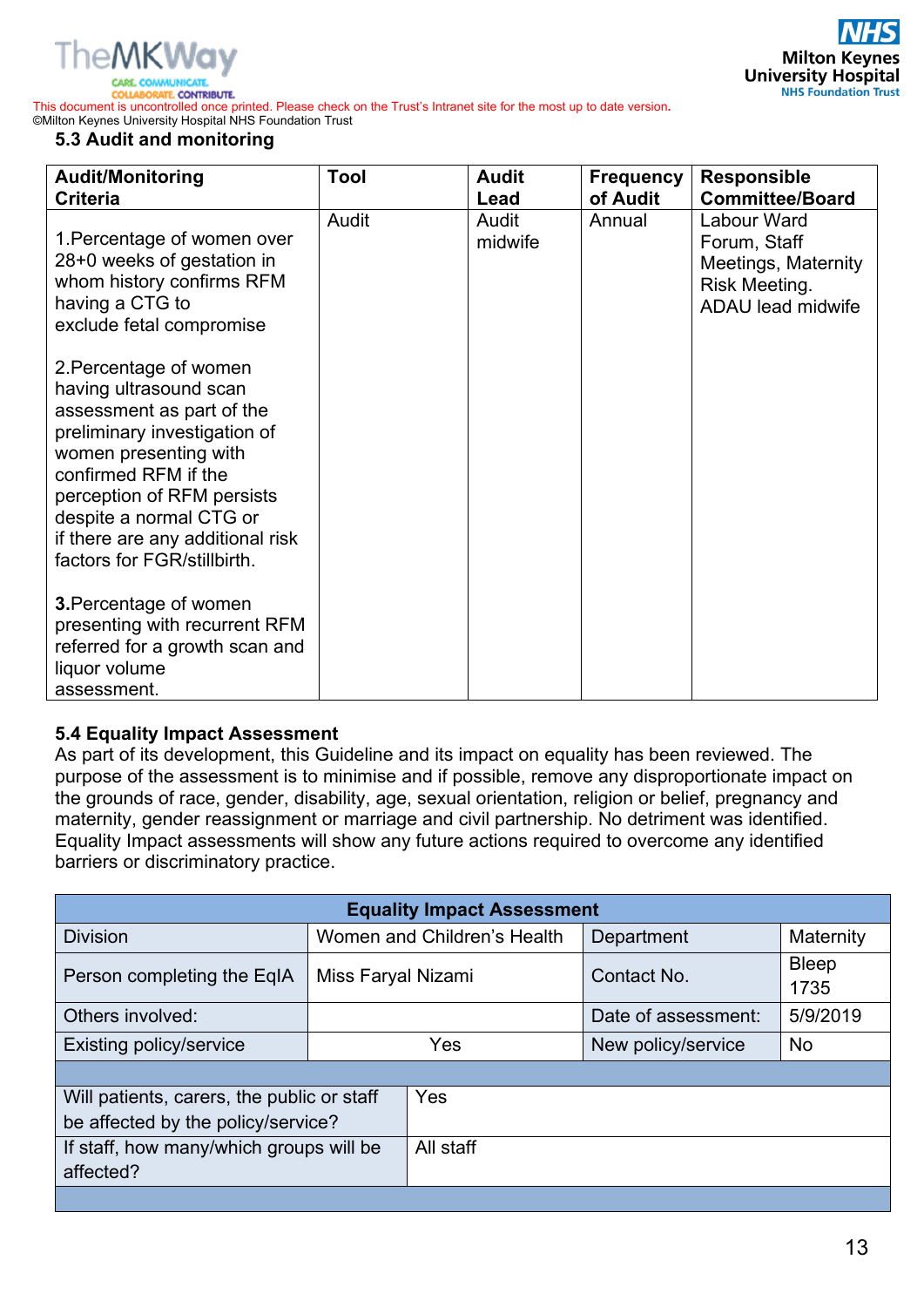

.

**NHS** Milton Keynes<br>University Hospital

CARE. COMMUNICATE.

This document is uncontrolled once printed. Please check on the Trust's Intranet site for the most up to date version**.**  ©Milton Keynes University Hospital NHS Foundation Trust

| Protected characteristic                                                         |                                                                       | Any impact? |                    | Comments |                                            |  |
|----------------------------------------------------------------------------------|-----------------------------------------------------------------------|-------------|--------------------|----------|--------------------------------------------|--|
| Age                                                                              |                                                                       |             | <b>NO</b>          |          | Positive impact as the policy aims to      |  |
| <b>Disability</b>                                                                |                                                                       |             | <b>NO</b>          |          | recognise diversity, promote inclusion and |  |
| Gender reassignment                                                              |                                                                       |             | <b>NO</b>          |          | fair treatment for patients and staff      |  |
| Marriage and civil partnership                                                   |                                                                       |             | <b>NO</b>          |          |                                            |  |
| Pregnancy and maternity                                                          |                                                                       |             | <b>NO</b>          |          |                                            |  |
| Race                                                                             |                                                                       |             | <b>NO</b>          |          |                                            |  |
| Religion or belief                                                               |                                                                       |             | <b>NO</b>          |          |                                            |  |
| <b>Sex</b>                                                                       |                                                                       |             | <b>NO</b>          |          |                                            |  |
| Sexual orientation                                                               |                                                                       |             | <b>NO</b>          |          |                                            |  |
|                                                                                  |                                                                       |             |                    |          |                                            |  |
|                                                                                  | What consultation method(s) have you carried out?                     |             |                    |          |                                            |  |
| Obstetric consultants, registrar's, midwives, and the library                    |                                                                       |             |                    |          |                                            |  |
|                                                                                  | How are the changes/amendments to the policies/services communicated? |             |                    |          |                                            |  |
|                                                                                  | These will be communicated via newsletters, email and unit teaching   |             |                    |          |                                            |  |
| What future actions need to be taken to overcome any barriers or discrimination? |                                                                       |             |                    |          |                                            |  |
| What?                                                                            | Who will lead this?                                                   |             | Date of completion |          | Resources needed                           |  |
|                                                                                  |                                                                       |             |                    |          |                                            |  |
|                                                                                  |                                                                       |             |                    |          |                                            |  |
|                                                                                  |                                                                       |             |                    |          |                                            |  |
| Review date of EqIA                                                              |                                                                       |             |                    |          |                                            |  |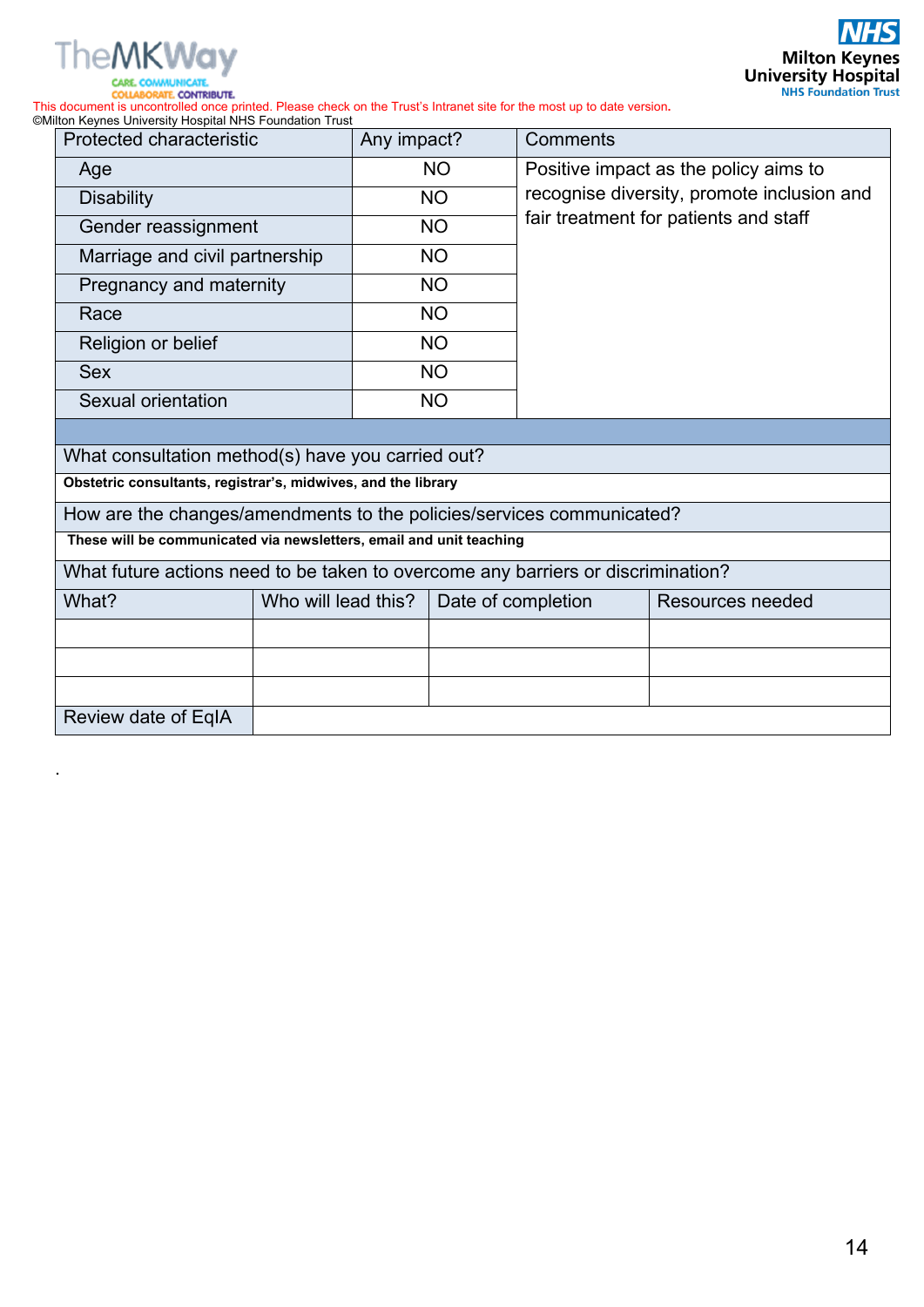# <span id="page-14-0"></span>**Appendix 1: Flowchart**

The history and management of reduced fetal movements or a sudden change in the pattern of fetal movements must **always** be taken seriously.

Management of reduced fetal movements is shown on the flow chart below:

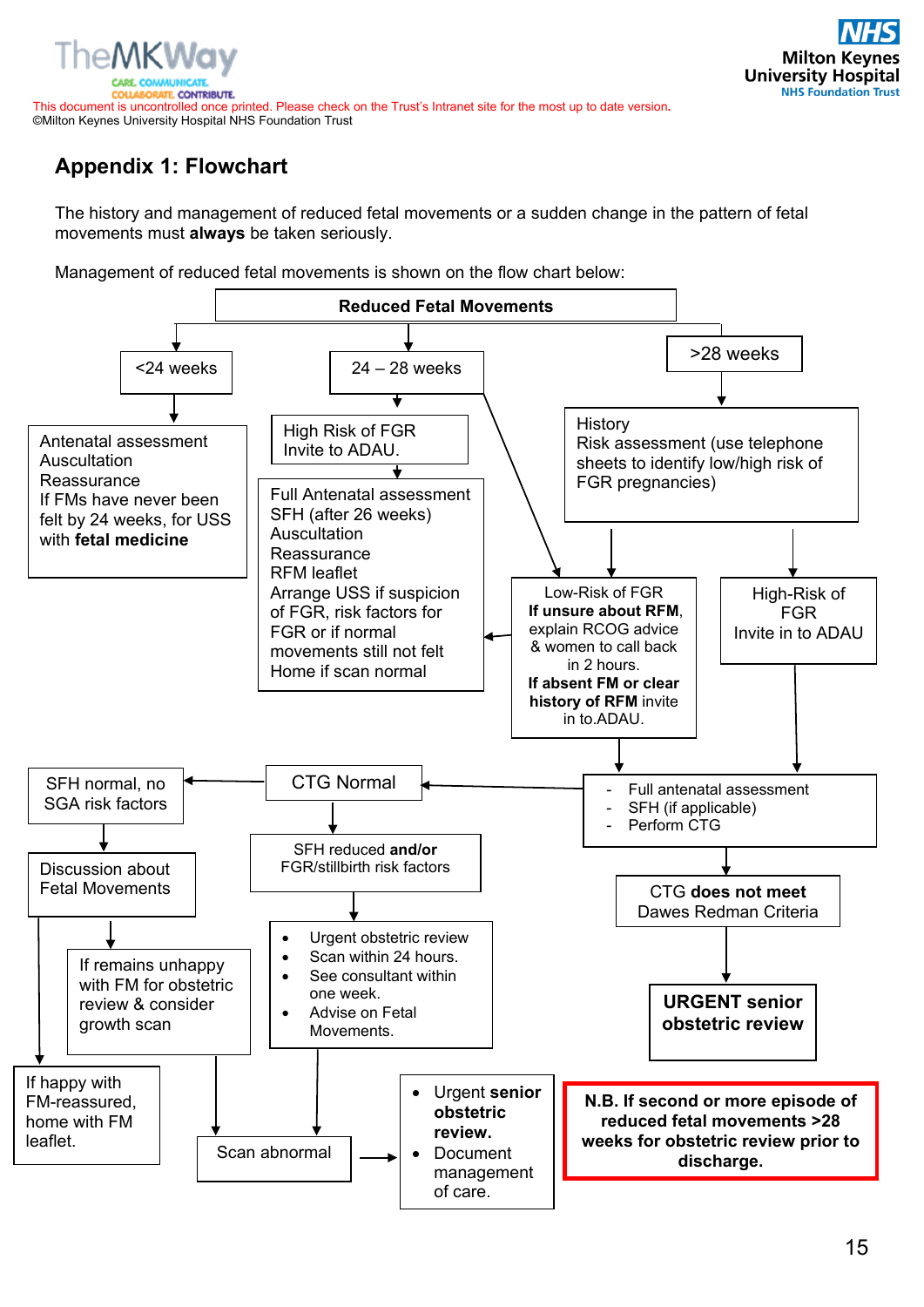

### <span id="page-15-0"></span>**Appendix 2: Tommy's and NHS England, 2019 Feeling your baby move is a sign that they are well**